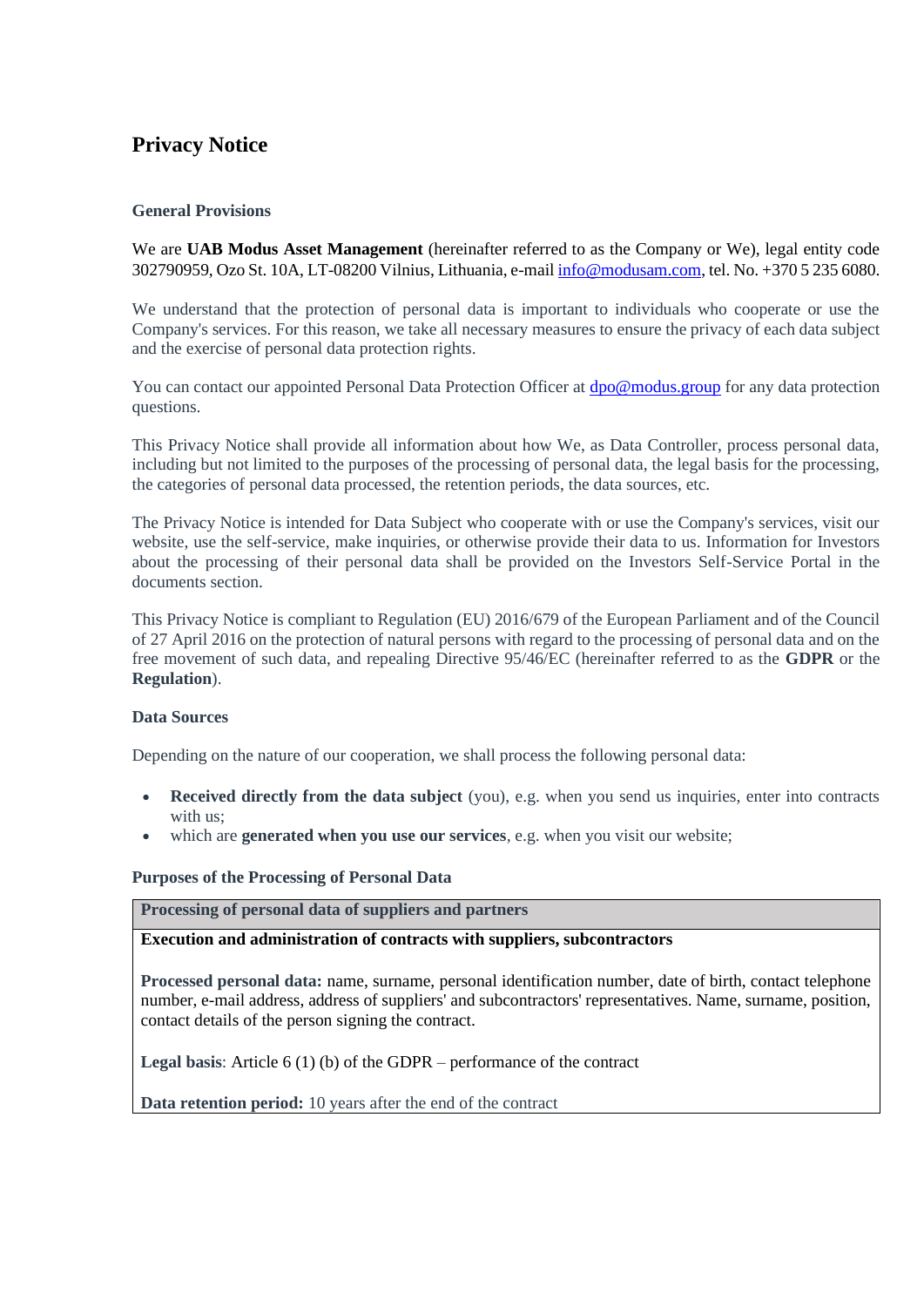**Assessment of material conflicts of interest of partner service providers in order to assess the relationship between individuals and the management company and the collective investment undertakings it manages.** 

**Processed personal data**: name, surname, personal identification number, position of the person filling in, list of controlled legal entities of the companies currently holding leading positions (name of the legal entity, code, percentage of rights to the authorised capital, potential conflicts of interest and their management measures). Names, surnames, kinship, legal entities related to the named person. Other personal interests in relation to specific legal entities in which the owned shares amount to more than 5 percent of all shares, additional professional activities in which you participate, employment positions and additional professional activities in which you have participated in the last 2 years, positions held by the person and his/her close family members or close assistants in relation to political activities – nature of political activity, organisation, description of private interest, duties of close family members when working for other financial market participants (i.e. financial institutions, asset management and similar services).

**Legal basis:** Article 6 (1) (b) of the GDPR, i.e. for the purpose of concluding and/or performing the contract and Article 6 (1) (c) of the GDPR, i.e. the processing of data is required by law, special categories of personal data are processed in accordance with Article 9 (1) (g) of the GDPR.

**Data retention period**: at least 10 years after the information on the potential or actual conclusion of the Personal Transaction has been received.

#### **Processing of Whistleblowers' data**

**Assurance of the internal channel for the provision of information on infringements provided for in the Law on the Protection of Whistleblowers \***

**\*\*Processed personal data:** Name, surname, personal identification number, relation with the company, position, telephone number (contact notes), personal e-mail or residential address of the Whistleblower Name, surname, workplace, position of the person (s) who committed the alleged violation; the content of the violation, the possible motives of the violator, the place where the violation was committed, when and when it became known or noticed; information of other persons involved in the violation; Name, surname, workplace, position, telephone number, e-mail of the witness (es) who have information about the violation; what information the indicated person (s) may provide;

**Legal basis:** Article 6 (1) (c) of the Regulation – to comply with the requirements of legal acts arising from the Republic of Lithuania Law on the Protection of Whistleblowers and other legal acts

**Retention period:** 5 years after the examination of your report and the adoption of the final decision.

*\*In order to ensure the confidentiality of the Whistleblowers, the Whistleblowers may exercise their rights as a data subject by contacting the contacts specified in the Notification Submission Form.* 

*\*\*Persons providing information shall have the opportunity to remain anonymous and not provide their personal data. In such a case, personal data shall only be processed to the extent provided by the Whistleblower.* 

## **Processing of third party data**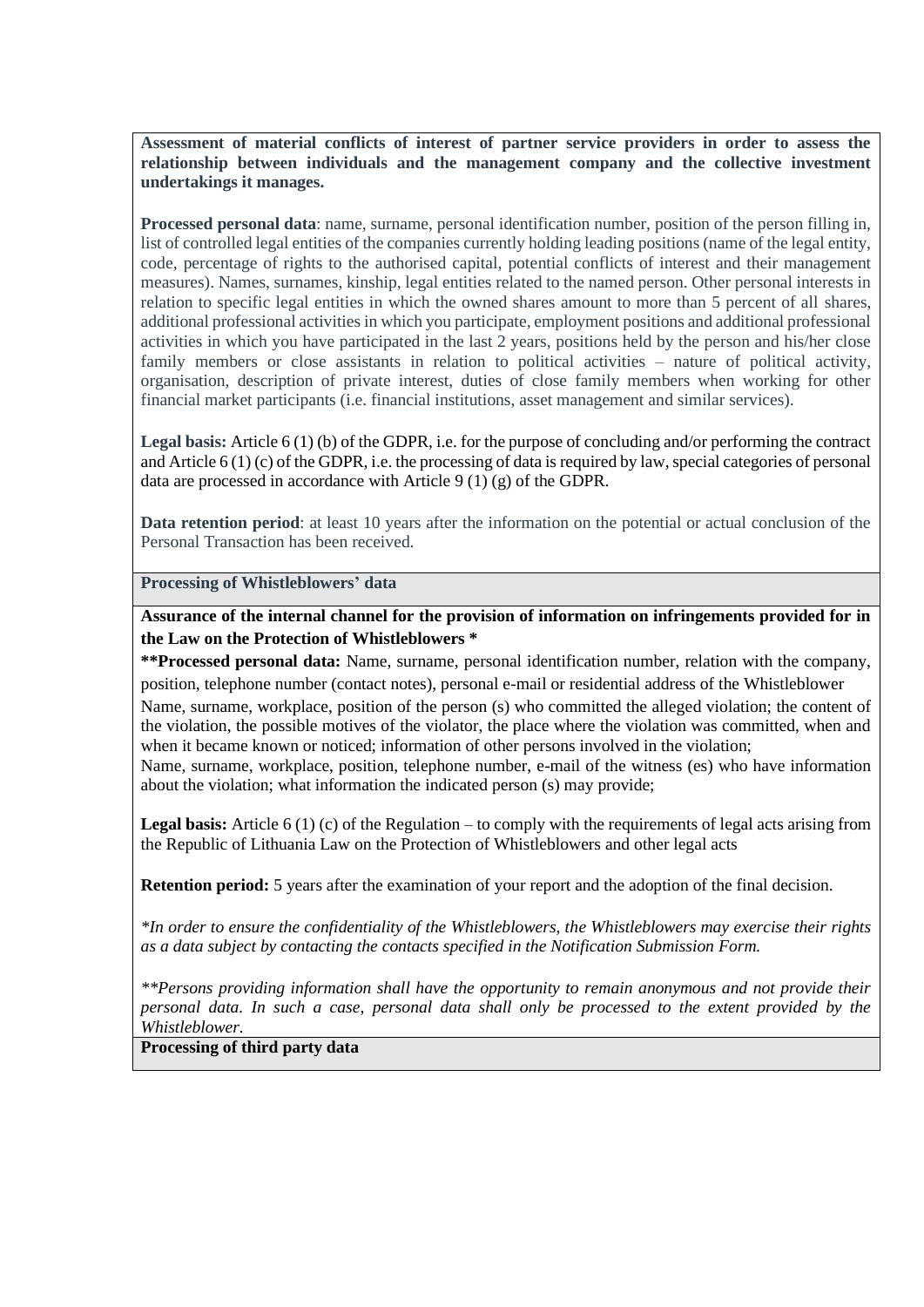## **Processing of personal data collected by cookies when visiting the Company website**

### **Processed personal data: specific cookies shall be specified in the cookie management tools.**

**Legal basis:** Strictly mandatory cookies for the functioning of the website shall be processed in accordance with Article 6 (1) (f) of the GDPR on the basis of a legitimate interest. All other cookies shall be installed in accordance with Article 6 (1) (a) of the GDPR with the consent of the visitors.

**Retention period:** Specific terms shall be specified in the cookie management tool.

#### **Receipt and handling of complaints**

**Processed personal data:** name and surname of the complaining customer or name of the legal entity, contact telephone number and address to which a reply is sought; the actions of the Management Company, its employees and/or representatives complained of, the circumstances of the dispute and the motivated, precise and clear requirements of the customer; the signature of the customers (or its representative); if the complaint is filed by the customer's representative, the complaint must be accompanied by a power of attorney or other document confirming the representative's authority to act on behalf of the customer.

**Legal basis:** Personal data shall be processed in accordance with Article 6 (1) (c) of the GDPR – enforcement of a legal obligation and Article 6 (1) (b) of the GDPR, i.e. the performance of a contract to which the data subject is a party.

**Retention period:** 3 years since last reply.

**Video surveillance in the Company's territories (for property protection purposes)**

**Processed personal data:** Persons entering the field of view of the video surveillance cameras and the images captured by them.

**Legal basis:** Article 6 (1) (f) of the GDPR, i.e. having a legitimate interest in the protection of property.

#### **Retention period:** 30 days.

#### **How do we protect your data?**

In order to ensure an appropriate level of security in the processing of personal data, we have assessed the risks posed by the processing of personal data and implemented appropriate technical and organisational measures.

#### **Who do we provide your data to?**

The Company, with the help of data processors, shall place extremely high requirements on them in the field of data protection. Personal data processing agreements have been signed with all data processors involved, which define strict requirements for the implementation of technical and organisational measures, cooperation and liability.

#### **The Company may transfer data:**

- in accordance with the procedure provided by law for state institutions;
- to companies that provide data centre, cloud, website administration and related services, create, provide, maintain and develop software, companies providing information technology infrastructure services, companies providing communication services;
- to their legal and compliance consultants to external audit firms;
- to subcontractors: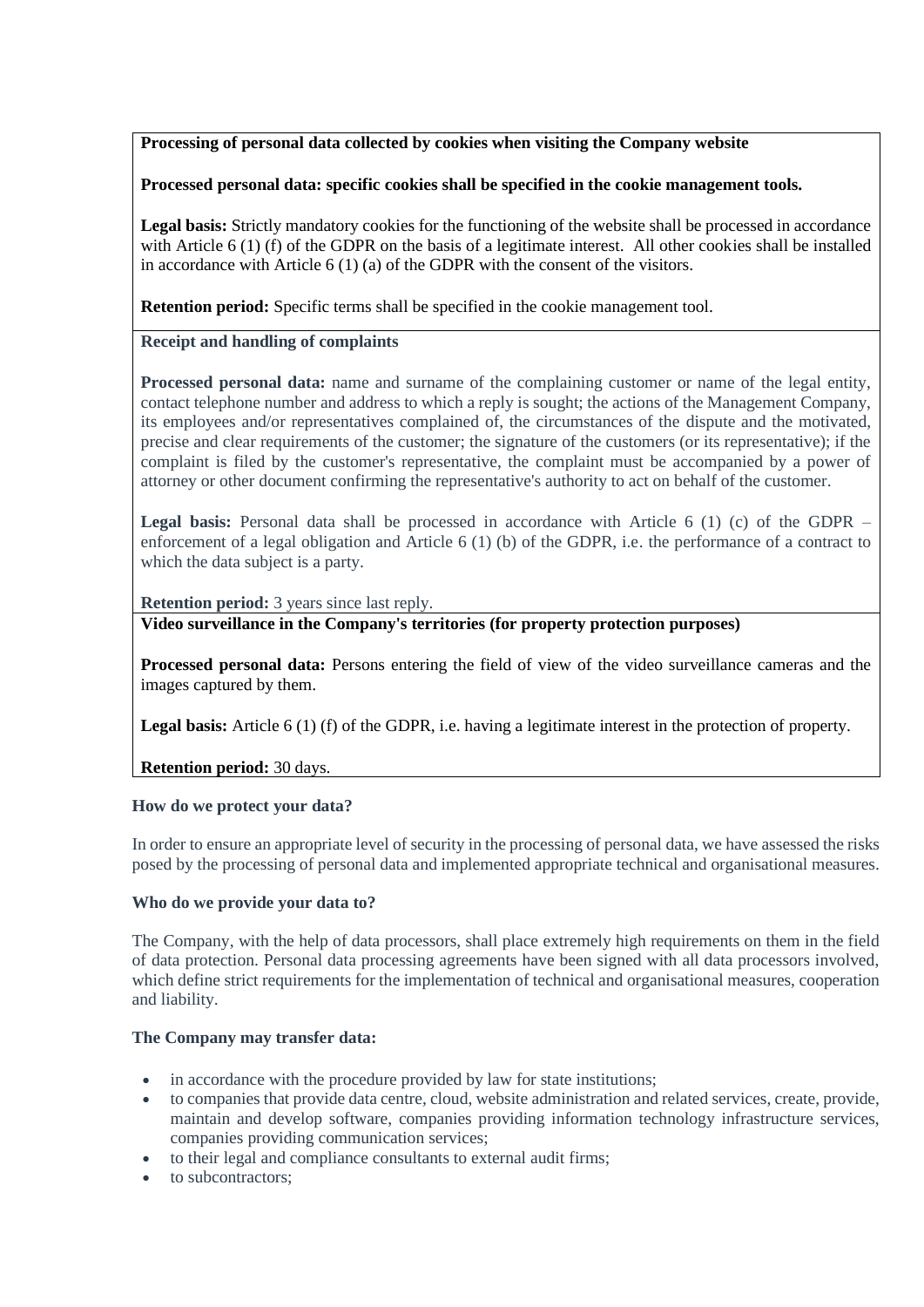• to law enforcement authorities at their request or on our own initiative if there is a suspicion that a criminal offence has been committed, as well as to courts and other dispute resolution bodies.

#### **Do we process your data outside the European Union and the European Economic Area?**

We ensure that your data shall be processed in accordance with the requirements and standards set out in European Union legislation and inform you that your data shall be processed only within the European Union and the European Economic Area (EEA).

#### **Consequences of Non-Submission of Data**

You shall have the right to refuse to provide your personal information, but the provision of your personal information is required and necessary for the purposes set out in this Privacy Notice, and if you do not provide your personal information, we may be unable to provide the services requested.

#### **What rights do you have?**

In accordance with the provisions of the GDPR, you, as a Data Subject, may exercise the following rights:

- 1. Right of access to personal data to submit a request for information on whether your personal data is being processed, and if personal data is being processed, you shall have the right to access your personal data being processed.
- 2. Right to rectify personal data to submit a request to rectify your personal data if you determine that the personal data we process is incorrect, incomplete or inaccurate.
- 3. Right to delete data (right to be "forgotten") to request the deletion of your personal data if you believe that your data has been processed illegally or fraudulently.
- 4. Right to restrict the processing of data to request the restriction (suspension) of the processing of your personal data other than retention – in case, for example, you request the rectification of your personal data (while the accuracy of personal data is checked and/or corrected), you object to the processing of your personal data, etc.
- 5. Right to transfer data to submit a request to transfer your personal data, which is processed by automated means, to you and/or another data controller in a structured, commonly used and computerreadable format.
- 6. Right to object to the processing of data to object to the processing of personal data where the data are processed on the basis of a legitimate interest.

#### **You may exercise your rights:**

- 1. By sending us a free-form request to [dpo@modus.group.](mailto:dpo@modus.group) The request must be electronically signed. If this is not possible, in order for us to verify your identity, the person executing the request may ask for additional information proving your identity.
- 2. By sending the request by registered mail to Ozo St. 10, Vilnius, Lithuania; the request must be signed.

The request must be legible, signed, contain the name, address and other details of the data subject in the preferred form of communication, information on which of the data subject's rights and to what extent the data subject wishes to exercise.

We shall provide a response to your request no later than within 30 (thirty) calendar days from the date of receipt of the request. In exceptional cases requiring additional time, we shall have the right, after notifying you, to extend the deadline for submitting the requested data or processing other requirements specified in your request to 60 (sixty) calendar days from the date of your request.

#### **Where can you apply for questions about personal data?**